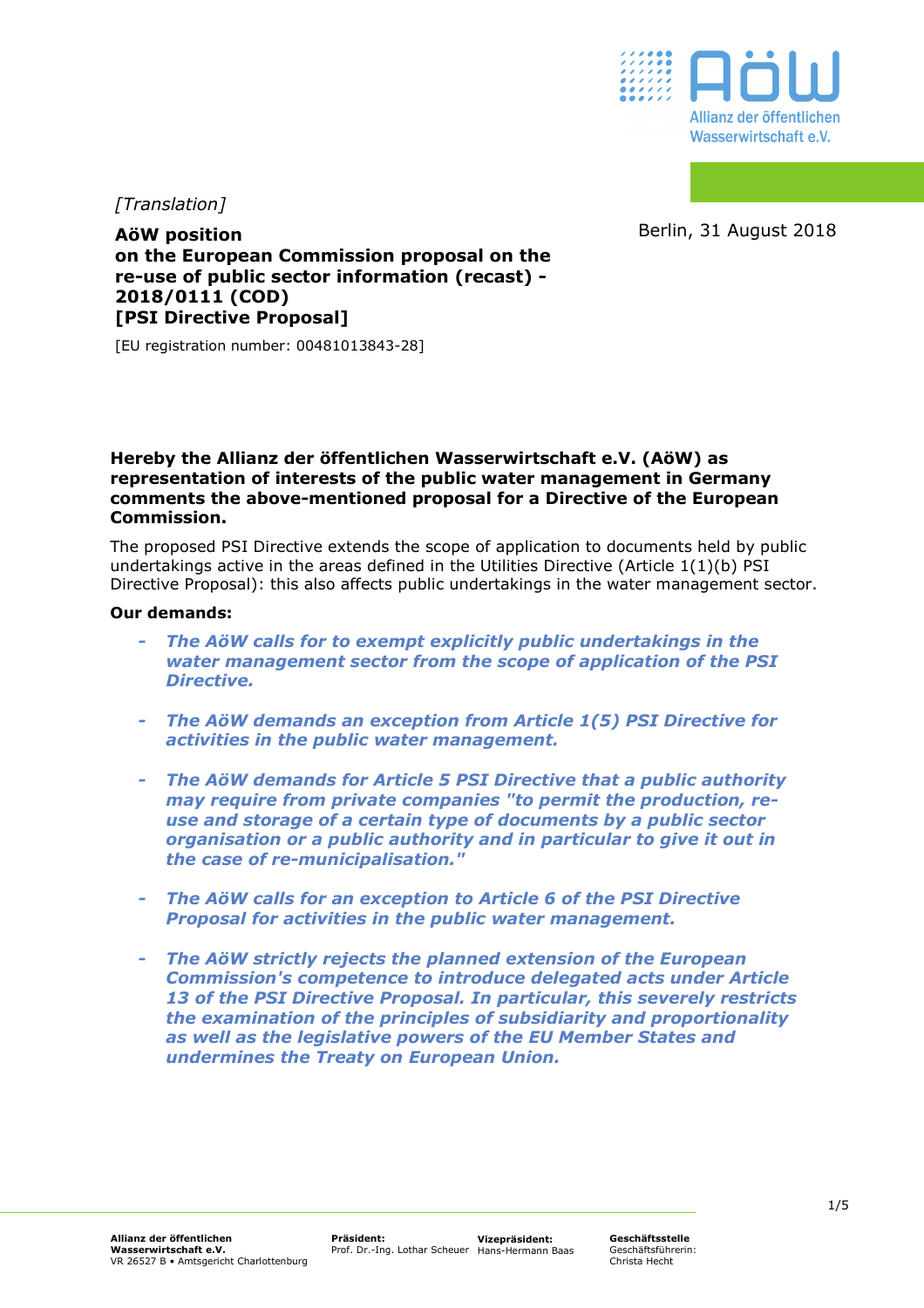

# **The proposed PSI Directive weakens public undertakings, including those in the water management sector**

**In the draft of the PSI Directive we see a weakening of public undertakings, while private companies remain unaffected and are even strengthened. The EU Commission is not even behaving neutrally, but biased in favour of profitoriented private interests. However, a safe, good and affordable drinking water supply and waste water disposal by public undertakings requires in the public interest favourable conditions for public welfare-oriented undertakings.** 

After all, the PSI Directive Proposal contains important exceptions for public undertakings that are providing a service of general economic interest and that therefore also apply to public water management. In such a manner, the obligations under the PSI Directive should only apply insofar as the public undertaking in question has taken the decision to make certain documents available for re-use (Article 3(2) PSI Directive Proposal). Furthermore, the procedural obligations regarding a request process within specific time-limits do not apply to them (Article 4(5)(a) PSI Directive Proposal). Finally, exemptions should apply to obligations for making documents available through certain technical means if they are too burdensome on the undertakings (Article 5(5) PSI Directive Proposal).

### **Despite these exceptions, in our view the extension of the scope of application to public undertakings in the water management sector is not appropriate for the following reasons:**

# **The PSI Directive Proposal can be used in conjunction with the Drinking Water Directive Proposal to promote privatisation and liberalisation (p. 3 of the explanatory statement to the PSI Directive Proposal)**

With a horizontal legislation for public undertakings which are active in the areas defined in the Utilities Directive the proposed Directive goes beyond the information requirements of the EU Drinking Water Directive. This does not only concern the existing EU Drinking Water Directive (Article 13 Drinking Water Directive 98/83/EC), which allows Member States to take the necessary measures to ensure that consumers have appropriate and up-to-date information on the quality of water for human consumption. The planned legislation also goes beyond the planned recast of the Drinking Water Directive (Article 14 and Annex IV of the Drinking Water Directive Proposal, COM(2017) 753 final).

Regarding the proposed new provisions of the two Directives, we now have to note that although the rules are sector-specific and related to selected data sets, the PSI Directive Proposal "lays down a horizontal framework providing minimum harmonisation of re-use conditions across domains and sectors" (p. 3 of the explanatory memorandum to the PSI Directive Proposal). We had already criticised regarding the Drinking Water Directive Proposal that many of the information and transparency obligations mentioned in Article 14 and Annex IV of the Drinking Water Directive Proposal have rarely relation to the quality of drinking water. In connection with the PSI Directive Proposal, our impression is now strengthened that the information obtained from the application of the two Directives is being used rather to make a uniform but, in our view, inadmissible EU-wide comparison in order to find and promote "submarkets" and "potentials" for privatisation and liberalisation.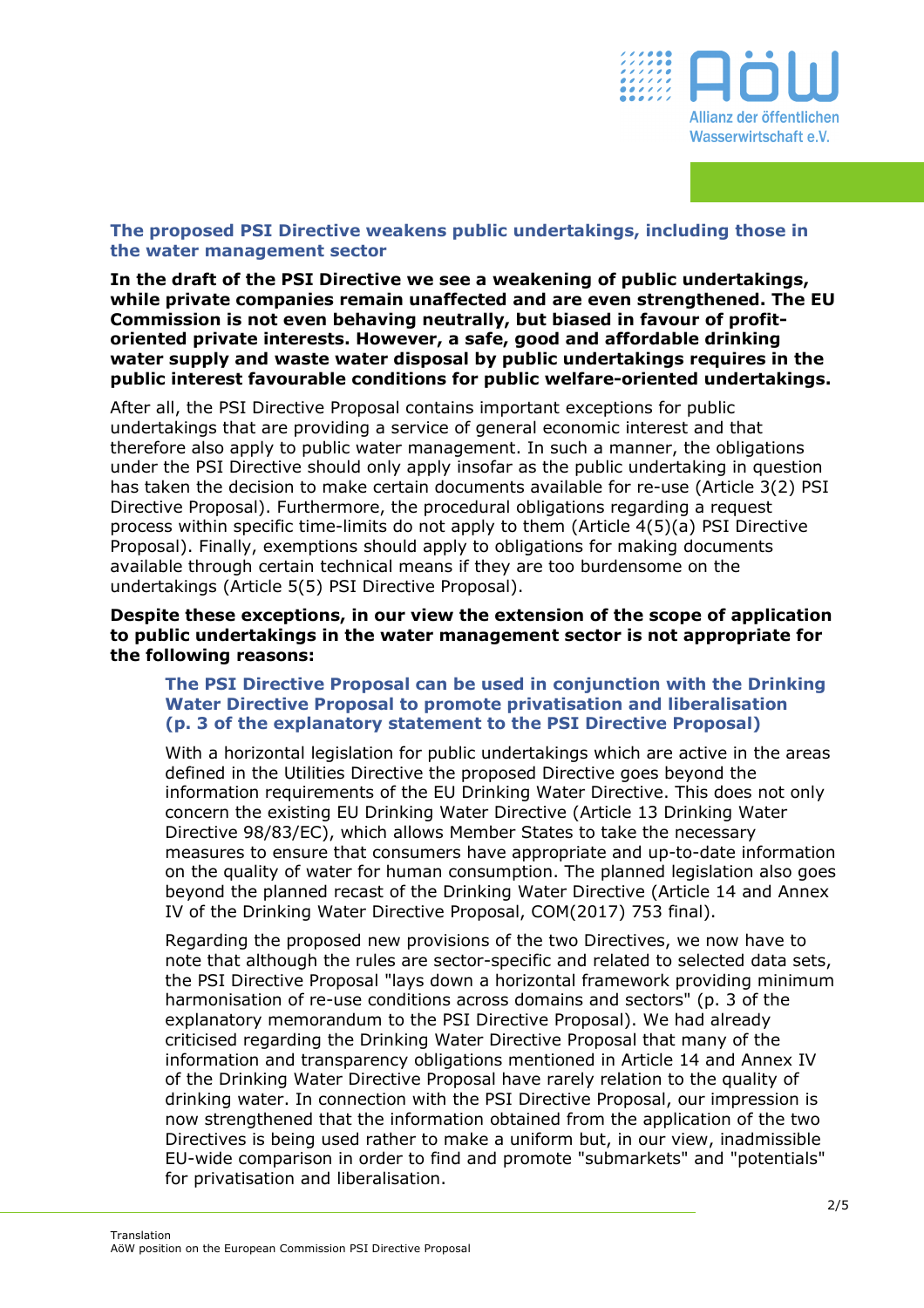

# **The scope of application concerns only public undertakings (Article 1(1)(b) PSI Directive Proposal)**

The proposed extension of the scope of application to undertakings operating in the Utilities Directive explicitly concerns only to "public undertakings" (Article 1(1)(b) of the PSI Directive Proposal). This differentiation starts with the ownership structure (see Article 2, no. 3 PSI Directive Proposal) and contradicts Article 345 TFEU, according to which the governing system of property ownership in the various Member States "shall in no way prejudice". The planned regulation disadvantages public undertakings compared with private companies! It leverages out the TFEU. There is no legal legitimation for this at EU level and the EU Member States must not agree to it under any circumstances!

# **No differentiation according to financing of the public undertaking**

The proposal for a Directive makes no differentiation by the rules for the transfer of data between the financing of the public undertaking's activities. In the area of public water management, the public task is financed by the users to cover costs and not by the general budget. In our view, it is therefore incomprehensible that the public undertaking should not have the complete and unrestricted right to use and exploit data in the interests of its users, whereas this is possible for a private company – even alone for its own profit maximisation interests. This strengthens the position of a private company while massively weakening that of a public undertaking. With this proposal, the EU Commission is exceeding its neutrality. This is a non-contractual behaviour.

### **The exclusion of the "sui generis protection right" must benefit public undertakings sufficiently (Article 1(5) of the PSI Directive Proposal)**

While private companies can invoke the so-called "sui generis protection right", this should not be possible for "public sector bodies" (Article 1(5) PSI Directive Proposal in conjunction with Article 7(1) Database Directive 96/9/EC), whereby in the water industry in Germany the "public sector bodies" may be identical to the "public undertaking". As a result, the datasets generated on the basis of a public task are "commercialised" for other purposes (including in the definition "re-use" in Article 2, no. 9 PSI Directive Proposal). It cannot even be guaranteed that this will benefit the public sector body or public undertakings sufficiently. This restriction does not apply to private companies.

### **Fair opportunities for re-municipalisation must be established. The obligations of the PSI Directive are to be limited to private companies! (Article 5 PSI Directive Proposal)**

Re-municipalisation in the field of water management is often made more difficult by the fact that the information required for the continuation of operations is not voluntarily provided by private operators, while in the case of privatisation all documents are regularly handed over to the private company. The experience of recent years has shown that in the case of re-municipalisation long-term disputes have arisen over the documents to be given out and the assessment of value of the water infrastructure facilities, which considerably delays the implementation of re-municipalisation.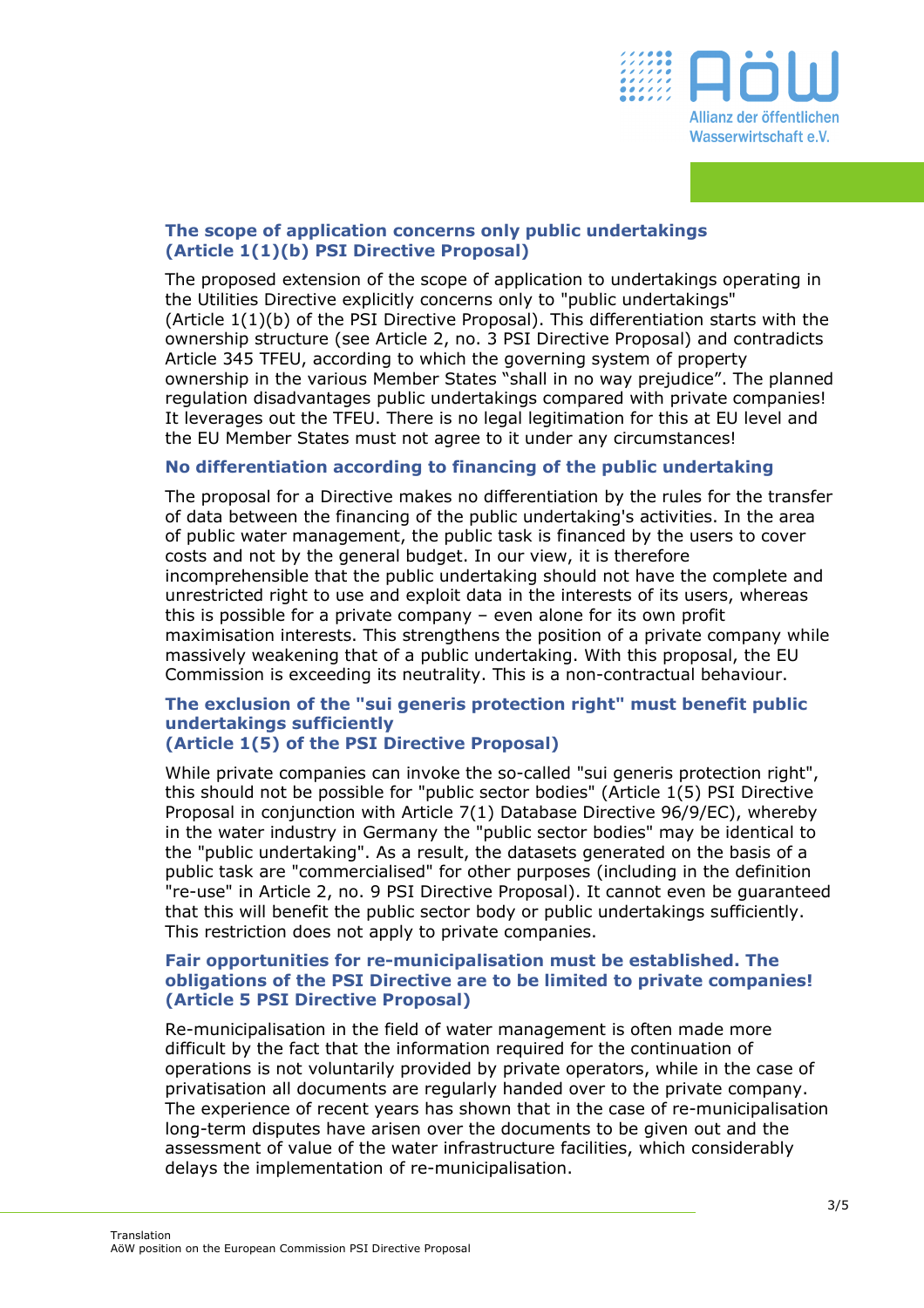

An obligation to private companies to give out the documents would ensure the flexibilities for local and regional authorities in the area of services of general economic interest as laid down in the EU Treaties.

Above all, it must be taken into account that both drinking water supply and waste water disposal is a public municipal task. Municipalities or "public authorities" can never completely dispense with this task in the interest of the common good. The guarantor's liability always remains. In view of the changes caused by climate change, guarantor's responsibility is becoming increasingly important. The municipalities must therefore be put in a position through legal requirements to fulfil their guarantor responsibility effectively and in good time and to ensure the drinking water supply for their inhabitants.

In our view, it is therefore justified that, on the one hand, the "public sector body" or "public undertaking" has the complete and unrestricted right to exploit of data with regard to the re-use and, in the water sector, even private companies can be obliged to create and store certain documents so that they can be re-used in a way that the public tasks of water management can be continued by public undertakings or public sector bodies.

# **No extension of the powers of the EU Commission through delegated legal acts for "high-value datasets" without charges (Article 13 PSI Directive Proposal)**

The new Article 13 PSI Directive Proposal contains an obligation to open and free availability of "high-value datasets". In the proposal is completely unclear what data should actually be involved. To this end, the Commission should even be given the complementary competence to define these datasets by delegated legislation and to carry out an impact assessment if "the datasets available for free will lead to a considerable distortion of competition in the respective markets." (Article 13(3) PSI Directive Proposal). In our view it is completely unclear whether Article 13 of the PSI Directive Proposal will also affect water management and, contrary to the exceptions mentioned above, even leads to an obligation to make such data available for free through the back door (Article 6(5) of the PSI Directive Proposal). This regulation is primarily a carte blanche for the Commission to push ahead with privatisation. This would undermine Articles 4 and 5 of the Treaty on European Union.

# **Article 5(3) of the PSI Directive Proposal is not enough**

Article 5 of the PSI Directive concerns the available formats and paragraph 3 states: "On the basis of this Directive, public sector bodies and public undertakings cannot be required to continue the production and storage of a certain type of documents with a view to the re-use of such documents by a private or public sector organisation."

In principle, we welcome the regulation, but it is completely inadequate if it is limited to "certain types" of documents. From our point of view, the point must be that this directive must not oblige a public sector body or a public undertaking at all to continue the production and storage of documents with a view to their further use by a private actor.